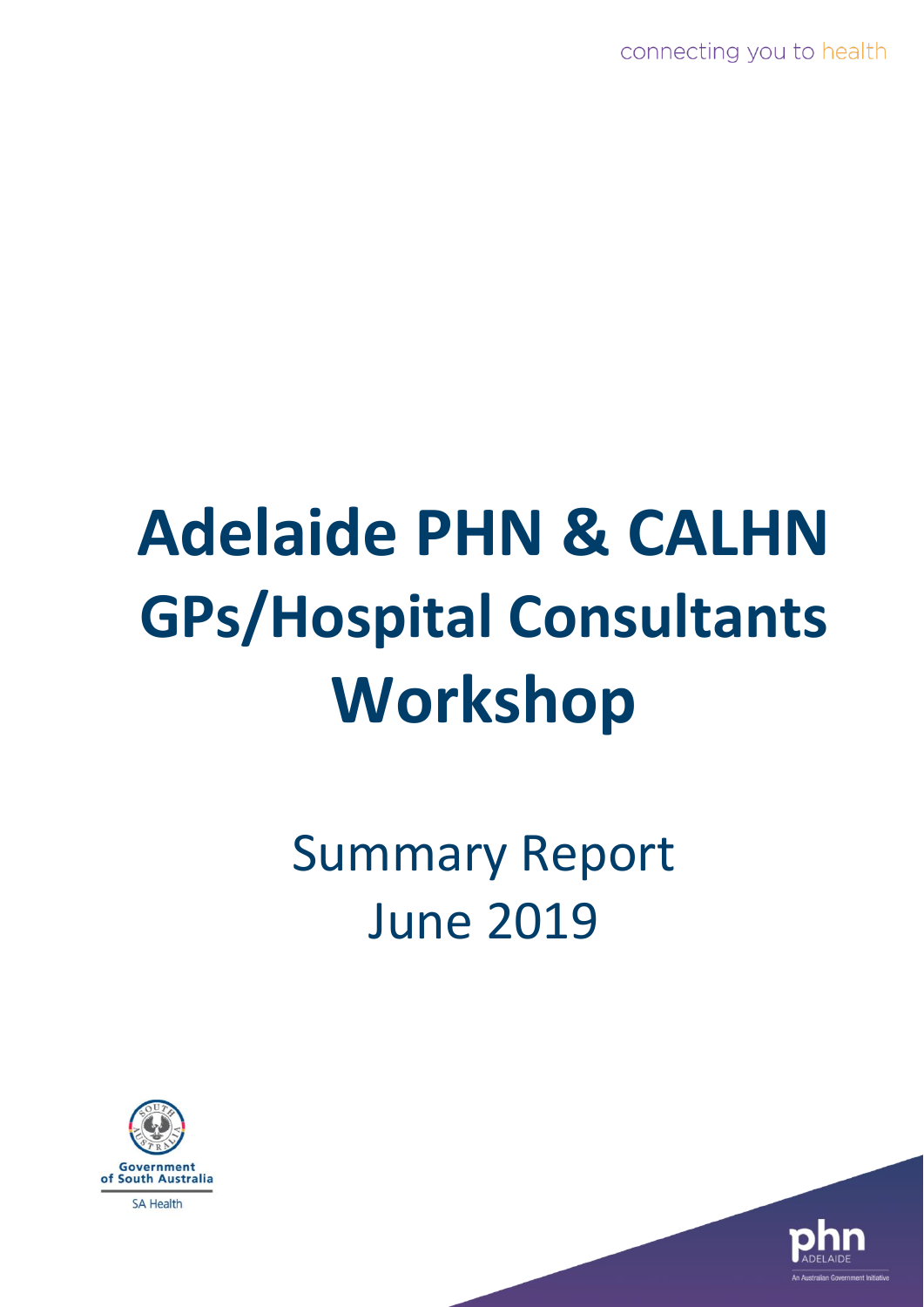# **1 Introduction**

On the 26 June 2019 Adelaide Primary Health Network (Adelaide PHN) hosted a workshop to give CALHN, General Practitioners (GPs) and Hospital Consultants working in the Adelaide metropolitan region an opportunity to identify the Opportunities and Issues involved in reaching a successful and productive working relationship and for achieving better health outcomes.

This report documents the proceedings and outputs of the Issues and Opportunities workshop held at The Precinct Conference Centre and facilitated by Brett Haly from Enzyme.

# **2 Objectives**

The objectives of this workshop were to:

- Bring everyone to a common understanding of the background and current situation
- Identify and prioritise the Issues, Opportunities and Critical Success Factors that must be addressed in order to build a productive working relationship between Adelaide PHN, CALHN and GPs / Hospital Consultants, to achieve better health outcomes
- Identify and agree a set of next steps for success

# **3 Participants**

There were 11 participants from across the metropolitan region – six from CALHN and five GPs.

# **4 Issues and Opportunities**

### **4.1 Affinity Diagram**

Participants individually brainstormed the Issues and Opportunities involved in reaching a successful and productive working relationship between Adelaide PHN, CALHN, GPs / Hospital Consultants for better health outcomes. They then selected up to six of the most important, transcribing them onto white Stikki notes (one Issue / Opportunity per sticker). The Stikkis were then placed on a wall in theme sets, and the group developed headings for each of the sets.

The affinity diagram method of combining and synthesising associated ideas was used to identify the Issues and Opportunities as follows:

#### *A Time pressures and heavy workload*

- Time pressure constraints in GP / Hospital specialist practice
- Workload of GPs and Consultants



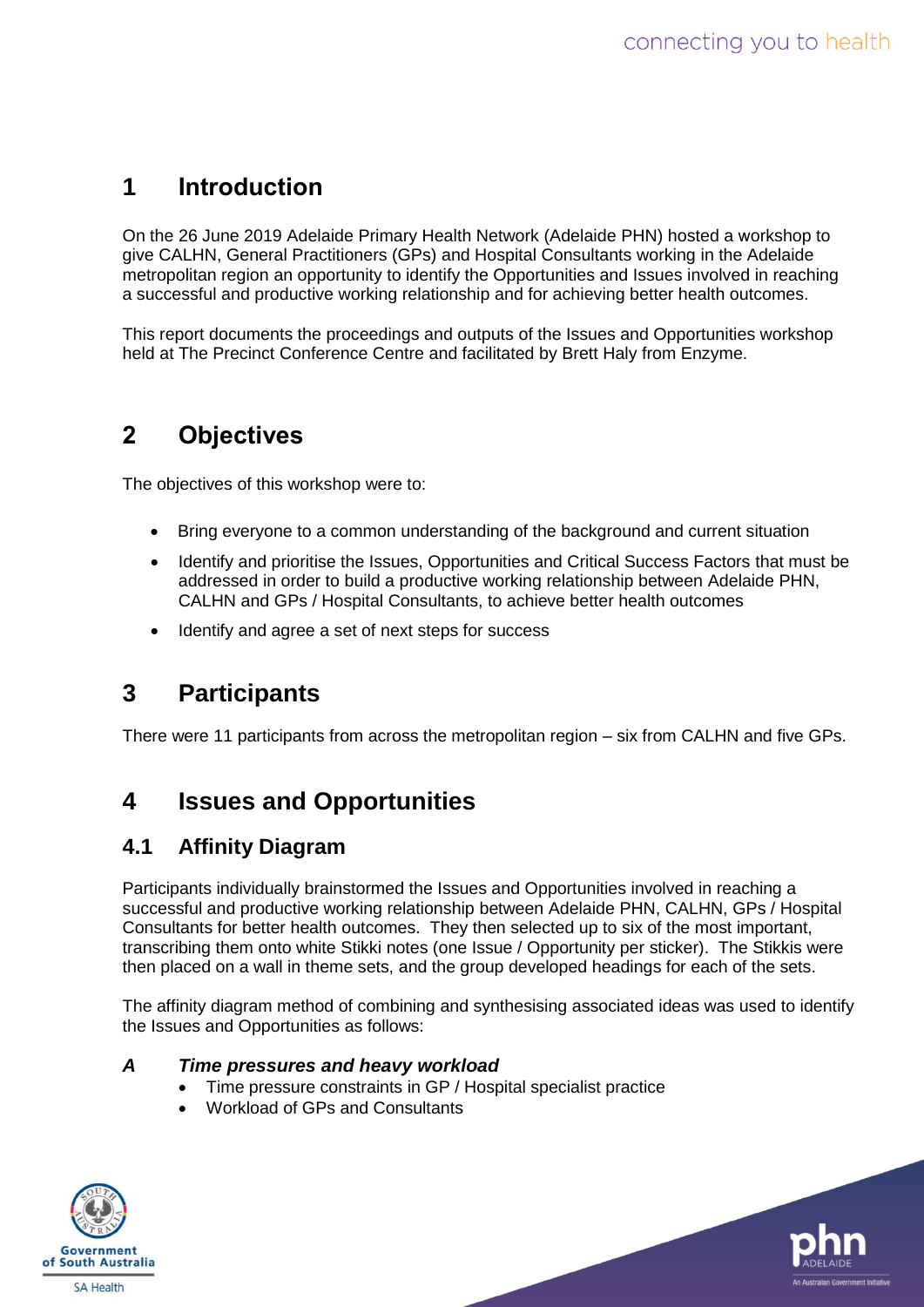#### *B Quality information from data*

We need good data to target our care and prioritise our work (public health data and local general practice data)

#### *C Functionality of technology*

- Use of technology (e.g. Telehealth)
- Improved IT innovation integrated care
- Reduce paperwork at all levels
- **EMR** implementation in CALHN
- Secure electronic communication (say goodbye to fax machines)
- Cost effective communication. Hospital GP using MyHR
- Contact registry of emails for doctors +/- working hours so can easily contact both in and out of acute system

#### *D Respectful and productive relationships between all parties*

- Greater support for GPs
- Listening to each other's needs
- Identifying support needs of GPs of acute services
- GP practices are mostly multi-disciplinary, so we need to involve the whole sector (GPs do not work in isolation)
- Mutual recognition of the value/ role/ effort/ care being provided by everyone
- Hospital doctor's thinking GPs are slow, thick all GPs have been junior hospital doctors and have had been guilty of it themselves
- Greater appreciation of the work of GPs and the needs of our shared patients
- Judgemental attitudes from Hospital staff re: difficult patients they swear they don't know a lot of words, they're frustrated. Don't send security – walk them out of the hospital
- Pain Clinic we don't know the person or their pain work from guidelines / must do, no flexibility, no understanding. Send back to stop all medications – get five allocated care visit (BB) + 10 psychologist / psyche BB
- Equal respected claim for the patient
- Clarify roles and responsibilities

#### *E Primary care funding and access*

- Appropriate funding and infrastructure
- Funding Medicare etc doesn't always encourage / reward interventions / continuity by GPs
- Funding incentives, disincentives, inequalities
- Funding barriers / restrictions (e.g. Medicare)
- Programs being funded for a few years, then call for tenders. Funding then going to another organisation – change counsellors, psychology – mid treatment of patient
- Appropriate financial incentives for GPs and their practices to support CALHN (new money)

#### *F Poor clinical communication*

- Build efficient communication pathway that address patient needs. Good two-way communication
- "Seamless" communication



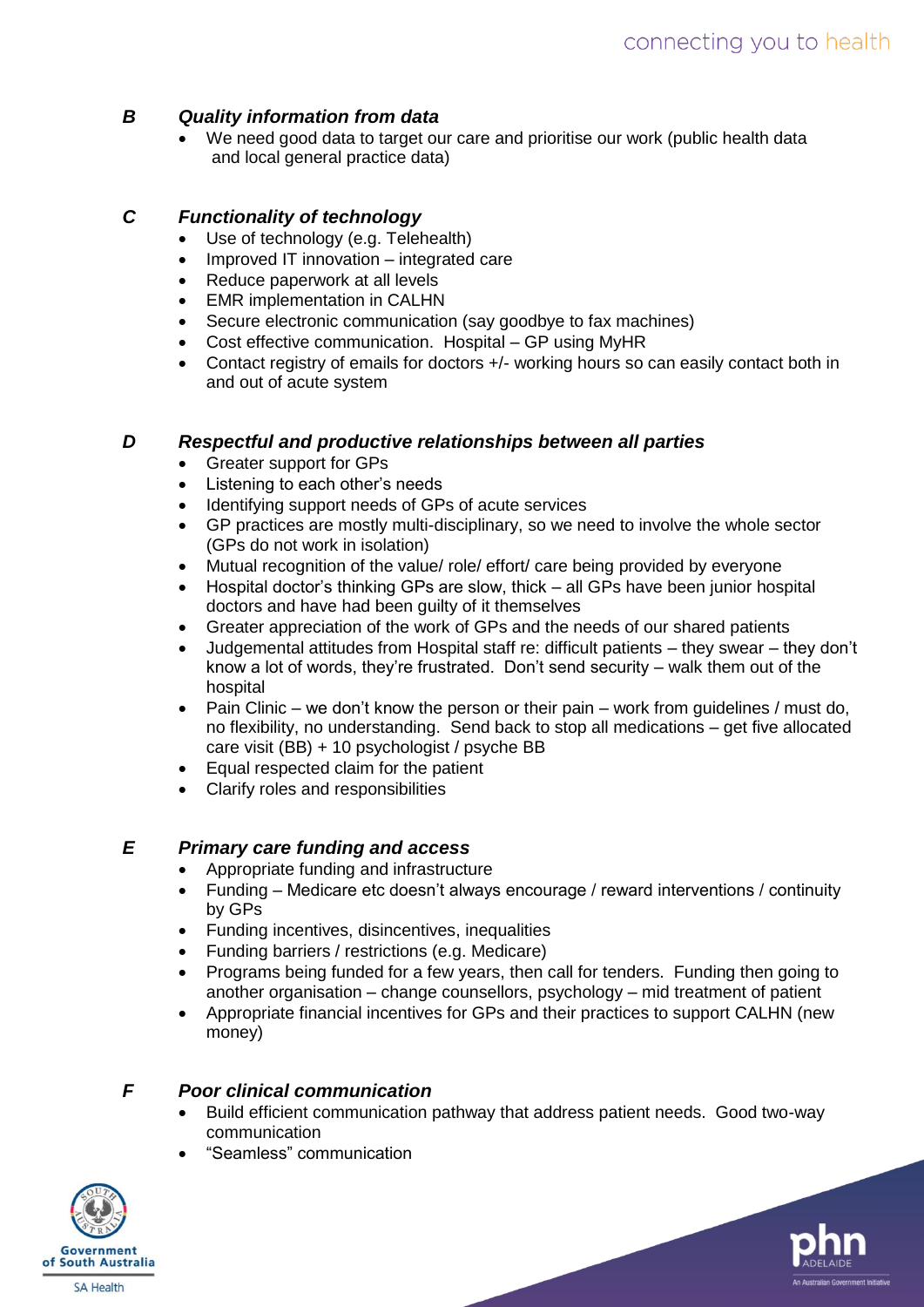- **Communication** of patient plans to GPs; of alternative strategies; early communication with specialists
- CALHN GP communication channels non-verbal, text, email, other
- Streamlined communication, email based GP CALHN; clear call pathways for urgent issues
- Improving communication methods between CALHN / GPs (handover) written and verbal
- Administration / HR recognition of time needed for communication / handover + greater access for all players to clinic letters
- Case conference so we know who is doing what, when and for how long
- Improved discharge summaries; accurate medication lists, clear plan, plain language for patients
- Discharge summaries or handover email
- Ability to call / discuss / contact acute system prior to CTP sending into hospital

#### *G Poor access and understanding of CALHN / Adelaide PHN services*

- GP concierge one point access to services
- Increased ability for GPs to access information about CALHN services and partnerships. HealthPathways or directory or single point of contact
- GP portal web-based access / GP site for resources and access to patient information (path, imaging etc)
- Inpatient referral pathways other than the ED
- Established communication and core pathways for Rapid Assessment Clinics
- CALHN system navigation for external practitioners. Services they can access and associated expectations
- Advertising to GPs about services available and how to refer
- Better information with education about what CALHN / Adelaide PHN does
- A regular forum for communication between GPs and hospital doctors
- Access to expertise, Geriatrics and Clinical Pharmacy?
- More medical staff in CALHN leadership

#### *H Lack of collaborative vision*

- Common vision and governance which is patient Centred
- Lack of vision / direction for Primary Acute Care models of contemporary care
- Involve GPs **early** in a process of change not at the stage they have little control
- People can get lots of input they don't understand and then it goes often with no understanding of what happens then
- Primary health care for LHN workers

#### *I Feedback pathways*

- Non-punitive pathways for performance feedback
- Ways to feedback about services and access
- Adelaide PHN competent staffing

#### *J Patient centred care*

- Difficulty accessing quality mental health services
- Residential aged care combined with EOL planning
- Risk of litigation often a driver for admission e.g. fall in RACF in px on blood thinners
- Homeless high ED users



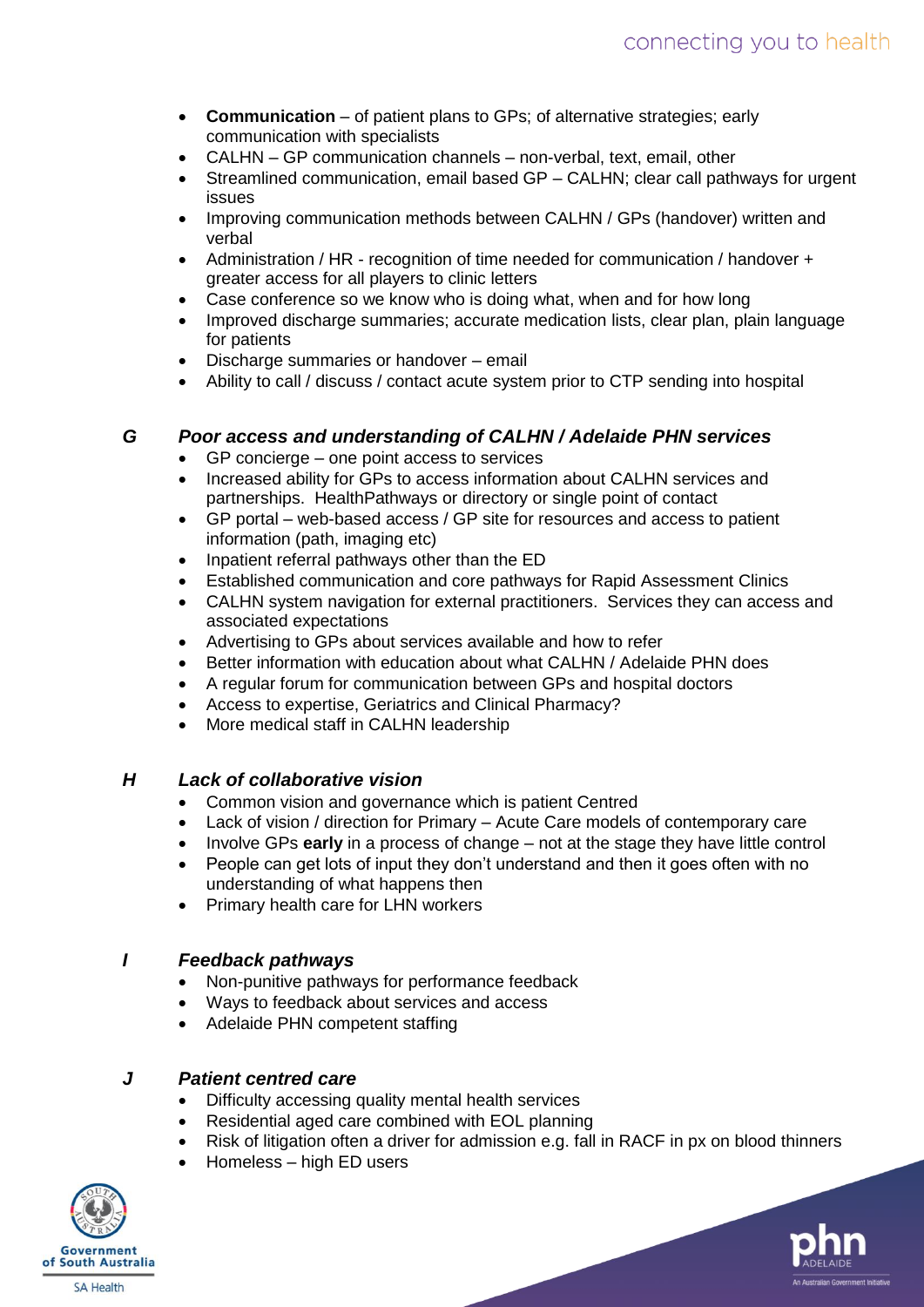## **4.2 Critical Issues and Opportunities Charts**

#### *Hierarchy of Issues / Opportunities*



The most important Issue / Opportunity is set to 100% and the remaining expressed relative to the most important. As can be seen in the above chart the most important Issue / Opportunity is 'Poor clinical communication'.

#### *Issues / Opportunities Performance*



One of the OptionFinder® votes was Current Performance, where the Participants were asked to indicate the Current Performance of how well each Issue / Opportunity is being addressed. The outcome is shown in the above chart.